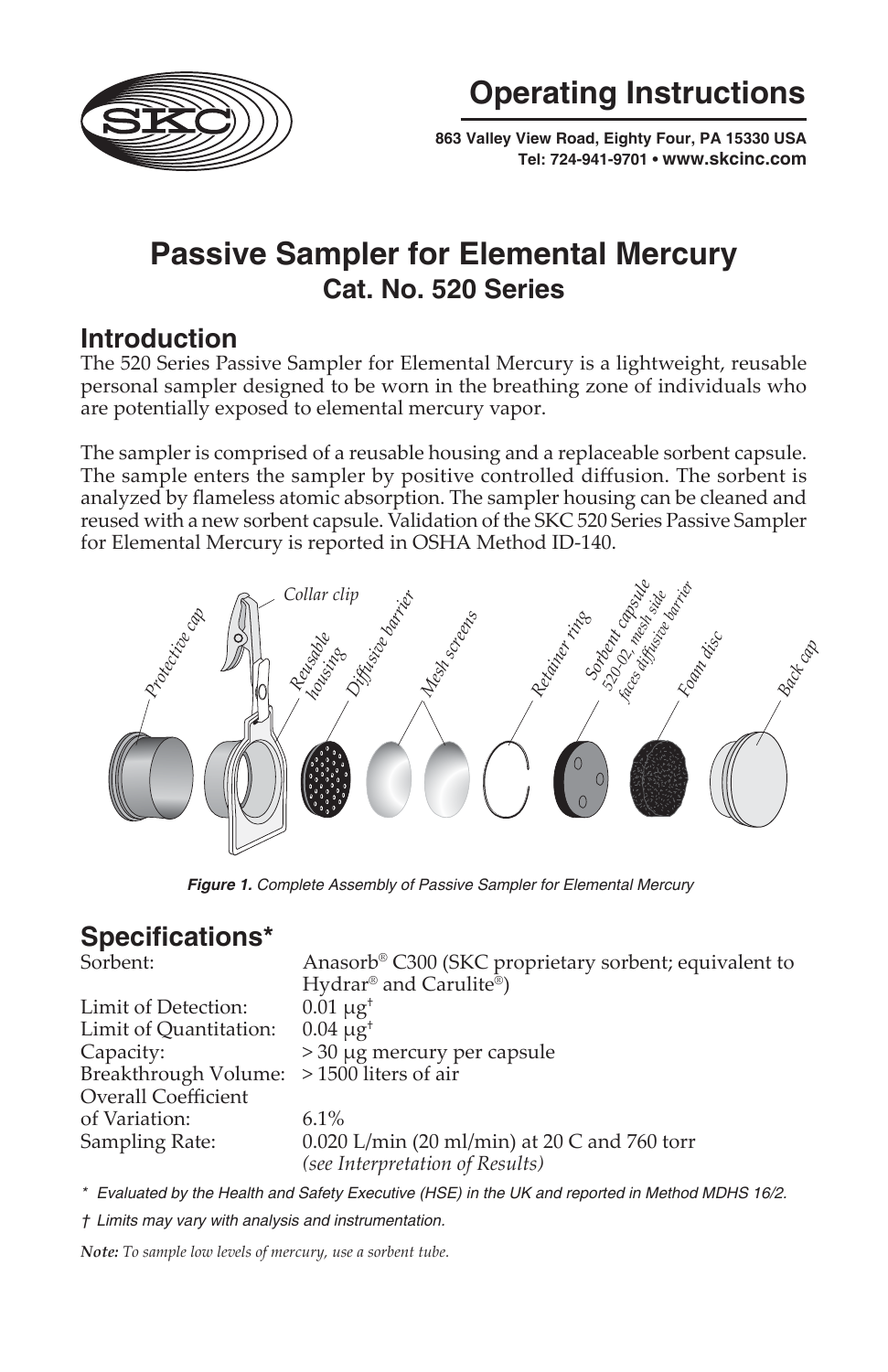# **Preparing the Sampler**

## **For Sampling**

- 1. Remove the back cap from the housing with a screwdriver or a coin.
- 2. Remove a sorbent capsule from the plastic vial, and place it in the housing with the mesh side facing the diffusive barrier.



*Keep the plastic vial with remaining sorbent capsules in a safe place free from mercury contamination.*

- 3. Ensure the back cap contains a foam disc. Press the back cap onto the housing.
- 4. Record ID, date, and start time on a provided ID label (included with replacement sorbent capsules), and place it on the sampler's back cap. Note any other pertinent sampling information.
- 5. Using the clip, attach to clothing of individual near breathing zone or place in desired location for area sampling.
- 6. To begin sampling, remove protective cap. Retain the cap in a safe place free from contamination. Recommended sampling time is eight hours.
- 7. When sampling period is complete, replace protective cap and record finish time on ID label. Note any other pertinent sampling information.

## **Avoid excessive agitation of the sampler.**

## **For Analysis**

- 1. As soon as possible after sampling, take the sampler to a clean area. Remove sorbent capsule by pulling off the back cap. Remove foam disc from back cap and dispose of properly.
- 2. Place the sorbent capsule in the provided ziploc bag. Remove the ID label from the sampler's back cap and adhere to the ziploc bag.
- 3. Mail or transport the sorbent capsule and at least one field blank to a qualified laboratory for analysis. The sorbent should be analyzed within 30 days of sampling.

## **Store sample away from sources of contamination.**

## **For Cleaning**

- 1. Unsnap and remove the collar clip. Clean with soap or detergent and water.
- 2. Disassemble the sampler and place all parts (except foam disc, sorbent capsule, and collar clip) in a container. Wash in a dilute solution of nitric acid (approximately 15%) in distilled water.
- 3. Rinse parts three times in separate rinses of distilled water.
- 4. Dry as quickly as possible.
- 5. Reassemble sampler housing for storage, without the sorbent capsule or foam disc (*see Figure 1*).
- 6. Store in a clean area where the sampler will not become contaminated with mercury until ready to use again.
- *Always use a sorbent capsule within a few days of removing it from the plastic vial and placing it in the housing; the protective cap does not provide a hermetic seal.*
	- *When inserting a replacement sorbent capsule, ensure that the two mesh discs are in place within the housing. These discs must be kept in place at all times to ensure reproducible sampling rates under all environmental conditions.*
	- *Do not store any parts of the sampler in areas where they may become contaminated with mercury.*
	- *Store the exposed sorbent capsule in the provided ziploc bag after the sampling period.*
	- *Always clean the housing before reusing to guard against accidental carryover from previous sampling.*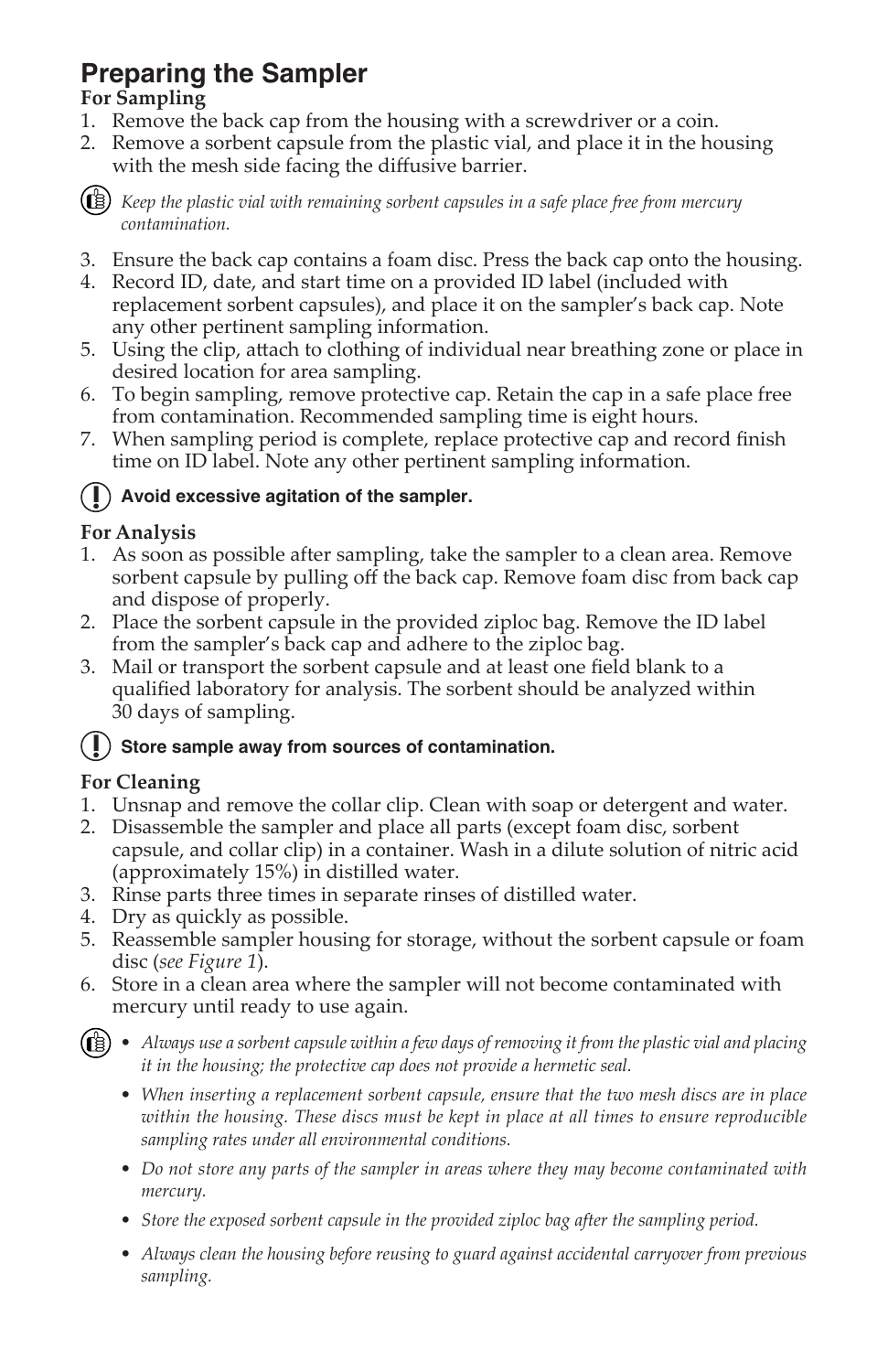- *Always replace the used foam disc in the back cap with a clean disc after cleaning the housing.*
- *This sampler only samples elemental mercury (Hg) in the vapor phase and does not sample organic mercury compounds or particulate matter.*
- *Take precautions when sampling for mercuric chloride. It can collect on the face of the badge and interfere with sampling.*

## **Interferences During Sampling**

#### **Ambient Temperature**

The sampling rate will vary with ambient temperature changes which affect the diffusion coefficient. This effect is small but may be significant if sampling at unusually high or low temperatures. The diffusion coefficient  $(D)$  is a function of the absolute temperature (T) by the relation D  $_{\alpha}$  T<sup>1.5</sup>. This factor is taken into account in the calculation used in the OSHA method (*see Interpretation of Results*).

#### **Wind Velocity**

The sampling rate will remain substantially constant over a range of wind velocity from 25 to 750 ft/min. In very still air conditions (below 25 ft/min), the sampling rate will drop by up to 30%. If very high wind velocities (in excess of 750 ft/min) are expected, passive samplers should not be used.

#### **Ambient Pressure Changes**

The sampling rate varies with ambient pressure changes which affect the diffusion coefficient. The diffusion coefficient is inversely proportional to the ambient pressure. This factor is taken into account in the calculation used in the OSHA method (*see Interpretation of Results*).

#### **Presence of Other Gases**

The sampling of mercury on the sorbent has been shown to be unaffected by the presence of other gases, including chlorine. Note, however, that complex interactions in the atmosphere may reduce the total free elemental mercury present to be sampled.

## **Analysis**

#### **Consult OSHA ID-140 and MDHS 16/2 for detailed analytical procedures.**

#### **Preparation of Samples**

Open the sorbent capsule and carefully pour the sorbent into a 50-ml volumetric flask. Add 2.5 ml of concentrated nitric acid followed by 2.5 ml of concentrated hydrochloric acid. Gently swirl the sample occasionally for approximately 1 hour. Add approximately 45 ml of distilled water to bring total liquid quantity up to 50 ml.

#### **When Anasorb C300 is dissolved, a milky suspension results. This is an insoluble**  residue and must be removed by filtration or centrifugation before analysis.

Take aliquots from this solution and analyze at 253.7 nm by cold vapor atomic absorption.

Prepare several "blanks" by dissolving fresh, unexposed capsules of the same lot number as the test specimen. These "blank" values represent the background level of mercury in the sorbent and should be subtracted from all readings.

#### **Mercury Desorption**

The basic mechanism of desorption consists of adding an excess of stannous chloride to the aliquot of sample solution. This causes the mercury to be released as elemental mercury, which is swept into the analyzer by an air or nitrogen stream.